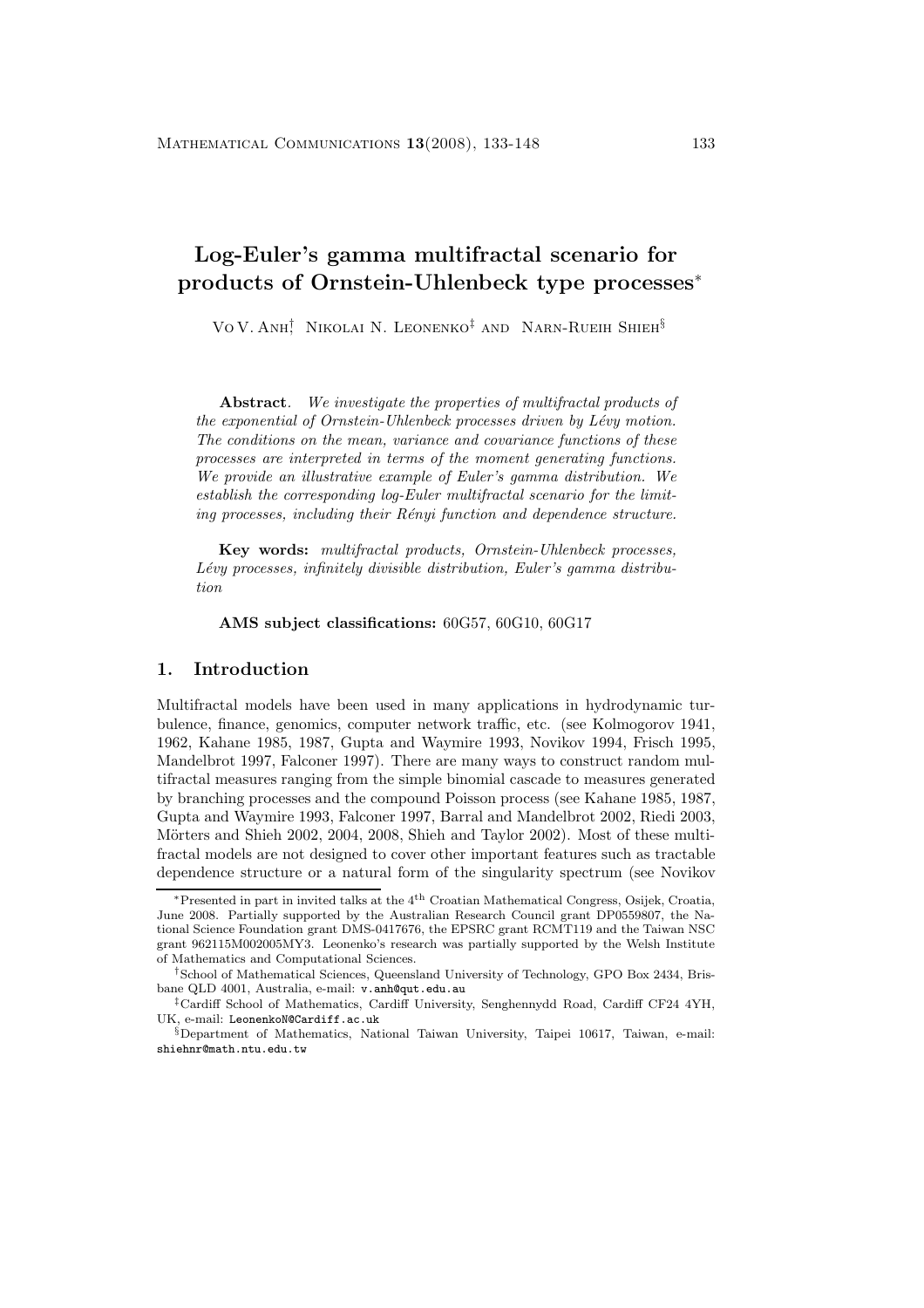1994, Riedi 2003, for example). Jaffard (1999) showed that Lévy processes (except Brownian motion and Poisson processes) are multifractal; but since the increments of a L´evy process are independent, this class excludes the effects of tractable dependence structures. Moreover, L´evy processes have a linear singularity spectrum while real data often exhibit a strictly concave spectrum.

Anh, Leonenko and Shieh (2007, 2008a,b) followa different approach. They considered multifractal products of stochastic processes as defined in Kahane (1985, 1987) and Mannersalo *et al.* (2002), but provided a newinterpretation of the conditions on the mean, variance and covariance functions of the resulting cumulative processes in terms of the moment generating functions. They showed that the logarithms of the corresponding limiting processes have an infinitely divisible distribution such as the inverse Gaussian and normal inverse Gaussian distributions (yielding the log-inverse Gaussian and log-normal inverse Gaussian scenarios respectively). They also described the behaviour of the  $q$ -th order moments and Rényi functions, which are nonlinear, hence displaying the multifractality of the processes as constructed. However, an extension of these results to more general classes of distributions, such as the generalized hyperbolic distribution corresponding to the logarithm of geometric Ornstein-Uhlenbeck type processes, seems hard to establish in view of the generally complicated nature of their Lévy densities (see Barndorff-Nielsen and Shephard 2001, Subsection 5.1). This paper presents a new multifractal scenario based on Euler's gamma distribution and the corresponding theory of Ornstein-Uhlenbeck processes.

#### **2. Multifractal products of stochastic processes**

This section recaptures some basic results on multifractal products of stochastic processes as developed in Kahane (1985, 1987) and Mannersalo *et al.* (2002). We provide a newinterpretation of their conditions based on the moment generating functions, which is useful for our exposition.

We introduce the following conditions:

**A**'. Let  $\Lambda(t)$ ,  $t \in [0,1]$ , be a measurable, separable, strictly stationary, positive stochastic process such that, for all  $t, t_1, t_2 \in [0, 1]$ , the following assumptions hold:

$$
E\Lambda(t) = 1,\t\t(2.1)
$$

$$
\text{Var}\Lambda(t) = \sigma_{\Lambda}^2 < \infty, \tag{2.2}
$$

$$
Cov(\Lambda(t_1), \Lambda(t_2)) = R_{\Lambda}(t_1 - t_2) = \sigma_{\Lambda}^2 \rho(t_1 - t_2), \quad \rho(0) = 1. \tag{2.3}
$$

We call this process the mother process and consider the following setting: **A**<sup>''</sup>. Let  $\Lambda^{(i)}$ ,  $i = 0, 1, ...$  be independent copies of the mother process  $\Lambda$ , and  $\Lambda_b^{(i)}$ be the rescaled version of  $\Lambda^{(i)}$  :

$$
\Lambda_b^{(i)}(t) \stackrel{d}{=} \Lambda^{(i)}(tb^i), \quad t \in [0,1], \quad i = 0, 1, 2, \dots,
$$

where the scaling parameter  $b > 1$ , and  $\stackrel{d}{=}$  denotes equality in finite-dimensional distributions.

Moreover, in the example of Section 4, the stationary mother process satisfies the following conditions: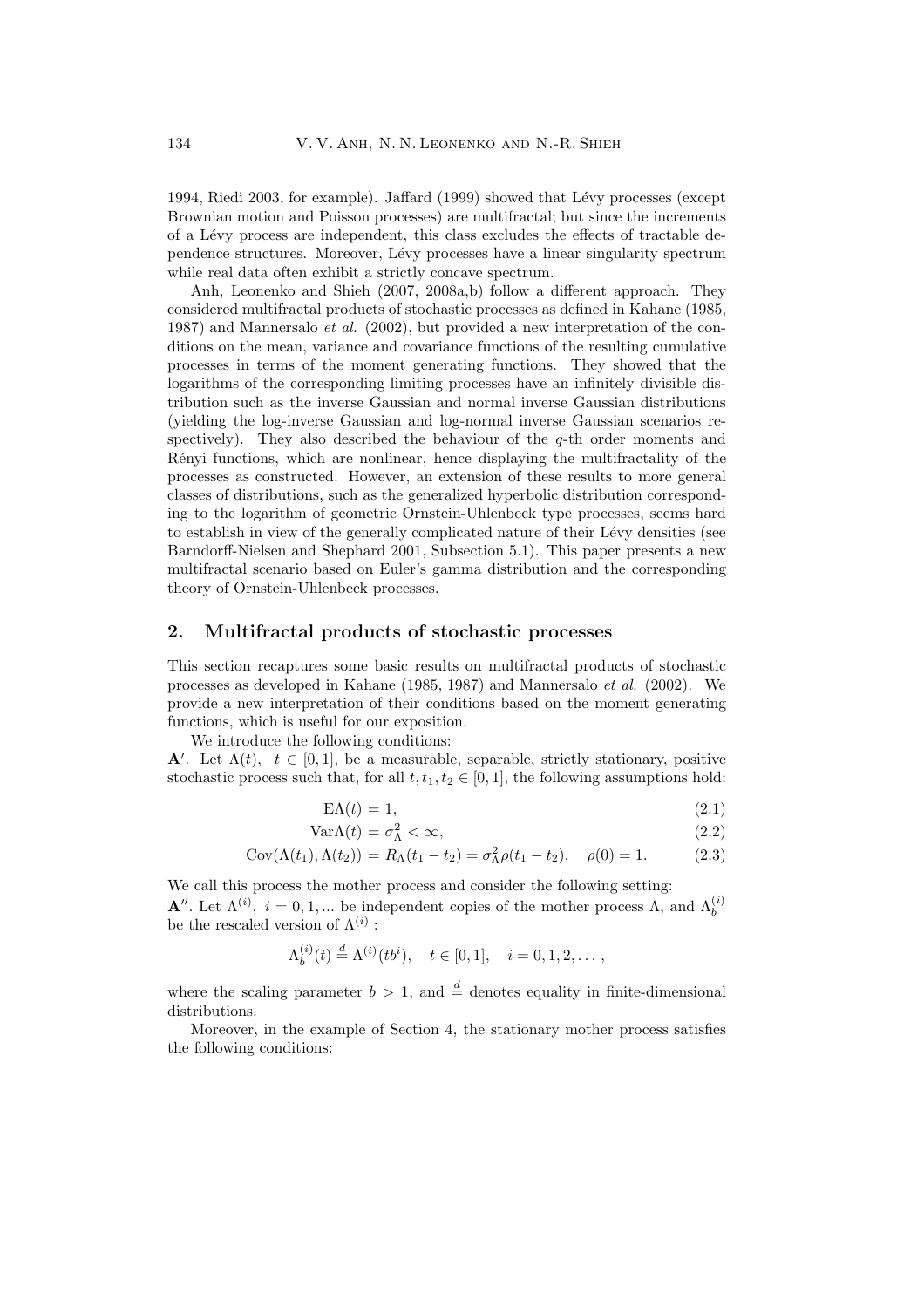**A**<sup>'''</sup>. For  $t \in [0, 1]$ , let  $\Lambda(t) = \exp\{X(t)\}$ , where X (t) is a stationary process with  $EX^2(t) < \infty$ ,

$$
Cov(X(t_1), X(t_2)) = R_X(t_1 - t_2) = \sigma_X^2 r_X(t_1 - t_2), \quad r_X(0) = 1.
$$

We assume that there exist a marginal probability density function  $p_{\theta}(x)$  and a bivariate probability density function  $p_{\theta}(x_1, x_2; t_1 - t_2)$  such that the moment generating function

$$
M(\zeta) = \mathop{\mathrm{E}}\nolimits \exp\{\zeta X(t)\}
$$

and the bivariate moment generating function

$$
M(\zeta_1, \zeta_2; t_1 - t_2) = \text{E} \exp{\{\zeta_1 X(t_1) + \zeta_2 X(t_2)\}}
$$

exist. Here,  $\theta$  is the parameter vector of the distribution function of the process  $X(t)$ .

Under the conditions  $\mathbf{A}' \cdot \mathbf{A}'''$ , the assumptions (2.1)-(2.3) can be rewritten as

$$
\mathbf{E}\Lambda_b^{(i)}(t) = M(1) = 1;
$$
  
\n
$$
\text{Var}\Lambda_b^{(i)}(t) = M(2) - 1 = \sigma_{\Lambda}^2 < \infty;
$$

$$
Cov(\Lambda_b^{(i)}(t_1), \Lambda_b^{(i)}(t_2)) = M(1, 1; (t_1 - t_2)b^i) - 1, b > 1.
$$

We define the finite product processes

$$
\Lambda_n(t) = \prod_{i=0}^n \Lambda_b^{(i)}(t) = \exp \left\{ \sum_{i=0}^n X^{(i)}(tb^i) \right\},\,
$$

and the cumulative processes

$$
A_n(t) = \int_0^t \Lambda_n(s)ds, \quad n = 0, 1, 2, \dots,
$$

where  $X^{(i)}(t), i = 0, ..., n, ...,$  are independent copies of a stationary process  $X(t), t \geq$  $\Omega$ .

We also consider the corresponding positive random measures defined on Borel sets  $B$  of  $[0,1]$  :

$$
\mu_n(B) = \int_B \Lambda_n(s) ds, \quad n = 0, 1, 2, \dots
$$

Kahane (1987) proved that the sequence of random measures  $\mu_n$  converges weakly almost surely to a random measure  $\mu$ . Moreover, given a finite or countable family of Borel sets  $B_j$  on [0,1], it holds that  $\lim_{n\to\infty}\mu_n(B_j) = \mu(B_j)$  for all j with probability one. The almost sure convergence of  $A_n(t)$  in countably many points of  $[0, 1]$  can be extended to all points in  $[0, 1]$  if the limit process  $A(t)$  is almost surely continuous. In this case,  $\lim_{n\to\infty} A_n(t) = A(t)$  with probability one for all  $t \in [0,1]$ . As noted in Kahane (1987), there are two extreme cases: (i)  $A_n(t) \to A(t)$  in  $L_1$  for each given t, in which case  $A(t)$  is not almost surely zero and and is said to be fully active (non-degenerate) on [0, 1]; (ii)  $A_n(1)$  converges to 0 almost surely, in which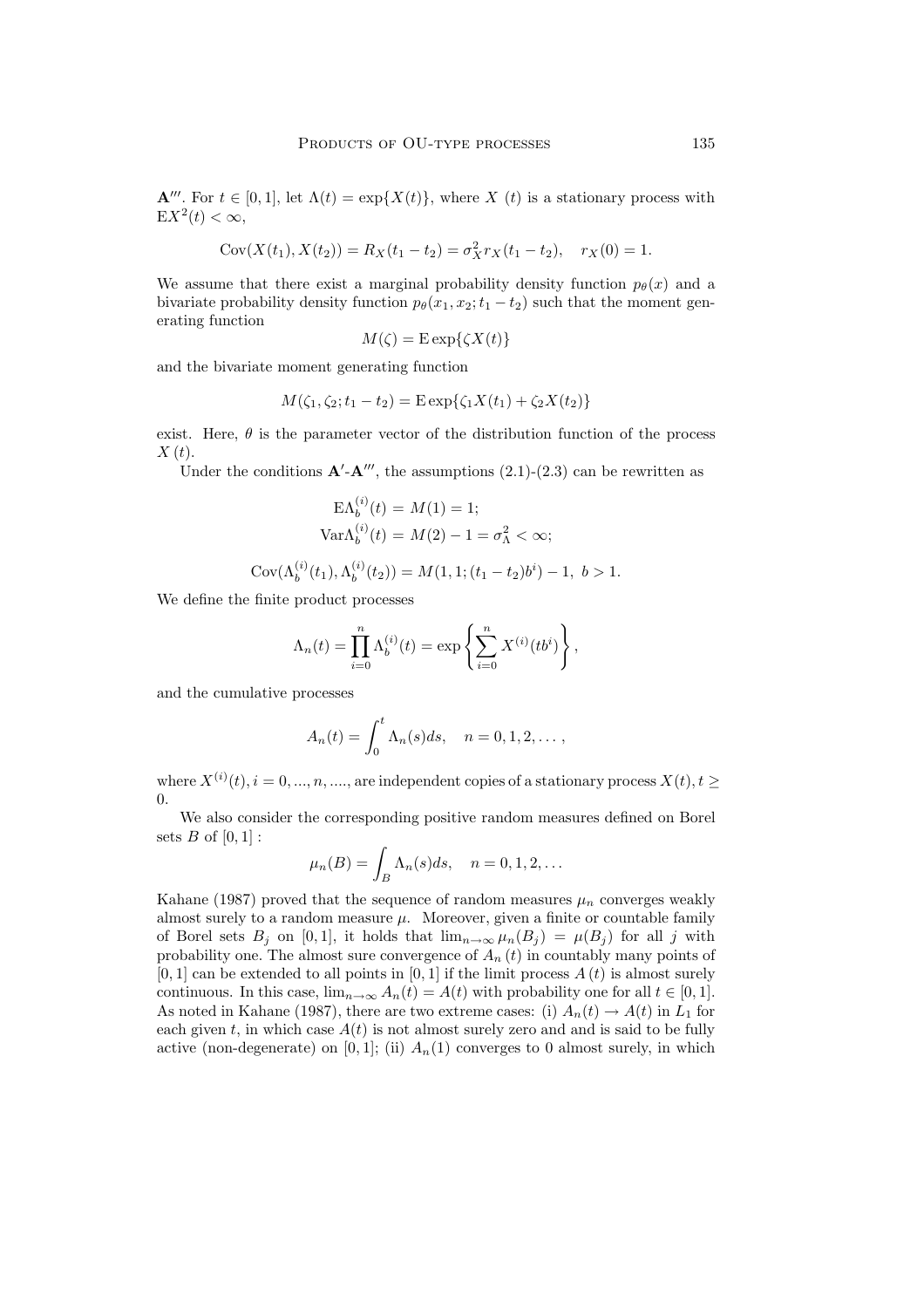case  $A(t)$  is said to be degenerate on [0, 1]. Sufficient conditions for non-degeneracy and degeneracy in a general situation and relevant examples are provided in Kahane (1987) (Eqs. (18) and (19), respectively.) The condition for complete degeneracy is detailed in Theorem 3 of Kahane (1987).

The Rényi function, also known as the deterministic partition function, is defined as

$$
T(q) = \liminf_{n \to \infty} \frac{\log E \sum_{k=0}^{2^n - 1} \mu^q \left(I_k^{(n)}\right)}{\log \left|I_k^{(n)}\right|}
$$

$$
= \liminf_{n \to \infty} \left(-\frac{1}{n}\right) \log_2 E \sum_{k=0}^{2^n - 1} \mu^q \left(I_k^{(n)}\right)
$$

where  $I_k^{(n)} = [k2^{-n}, (k+1)2^{-n}]$ ,  $k = 0, 1, ..., 2^n - 1$ ,  $I_k^{(n)}$  is its length, and  $\log_b$ is log to the base b.

**Remark 1.** *The multifractal formalism for random cascades can be stated in terms of the Legendre transform of the Rényi function:* 

$$
T^*(\alpha) = \min_{q \in \mathbb{R}} (q\alpha - T(q)).
$$

*In fact, let*  $f(\alpha)$  *be the Hausdorff dimension of the set* 

$$
C_{\alpha} = \left\{ t \in [0,1] : \lim_{n \to \infty} \frac{\log \mu\left(I_k^{(n)}(t)\right)}{\log \left|I_k^{(n)}\right|} = \alpha \right\},\
$$

where  $I_k^{(n)}(t)$  is a sequence of intervals  $I_k^{(n)}$  that contain t. The function  $f(\alpha)$  is *known as the singularity spectrum of the measure*  $\mu$ , and we refer to  $\mu$  as a multi*fractal measure if*  $f(\alpha) \neq 0$  *for a continuum of*  $\alpha$  *(Lau 1999). In order to determine the function* f (α)*, Hentschel and Procaccia(1983), Frisch and Parisi (1985) and Halsey* et al. *(1986) for example proposed to use the relationship*

$$
f\left(\alpha\right) = T^*\left(\alpha\right). \tag{2.4}
$$

,

*This relationship may not hold for a given measure (see, for example, Taylor 1995). When the equality (2.4) is established for a measure*  $\mu$ *, we say that the multifractal formalism holds for this measure.*

Mannersalo *et al.* (2002) presented the conditions for  $L_2$ -convergence and scaling of moments:

**Theorem 1 [Mannersalo, Norros and Riedi 2002].** *Suppose that the conditions A -A hold.*

*If, for some positive numbers*  $\delta$  *and*  $\gamma$ ,

$$
\exp\left\{-\delta\,|\tau|\right\} \leqslant \rho(\tau) = \frac{M(1,1;\tau) - 1}{M(2) - 1} \leqslant |C\tau|^{-\gamma},\tag{2.5}
$$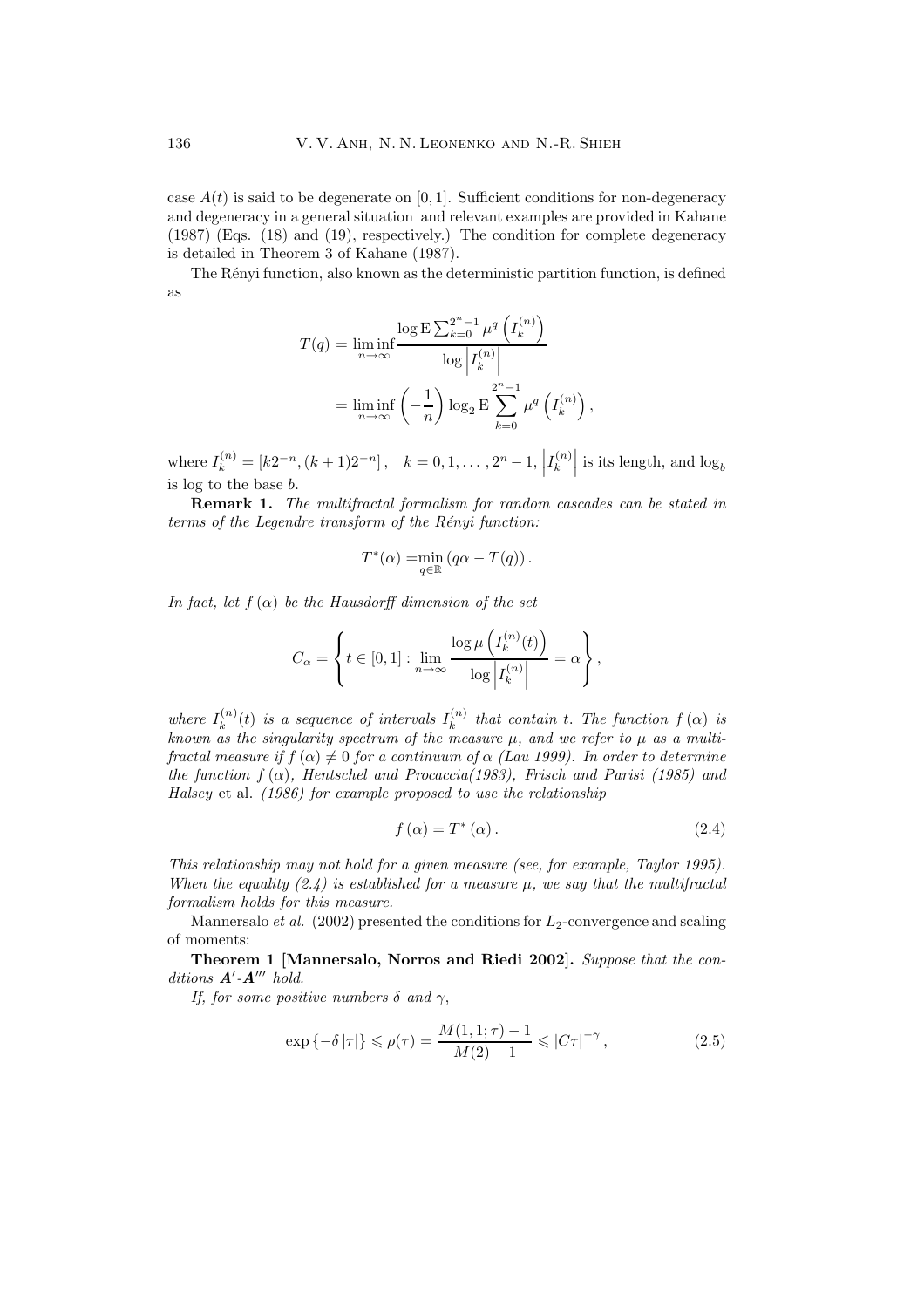*then*  $A_n(t)$  *converges in*  $L_2$  *if and only if* 

$$
b > 1 + \sigma_{\Lambda}^2 = M(2).
$$

*If*  $A_n(t)$  *converges in*  $L_1$ *, then the limit process*  $A(t)$  *satisfies the recursion* 

$$
A(t) = \frac{1}{b} \int_0^t \Lambda(s) d\tilde{A}(bs), \qquad (2.6)
$$

*where the processes*  $\Lambda(t)$  *and*  $\tilde{A}(t)$  *are independent, and the processes*  $A(t)$  *and*  $\tilde{A}(t)$  *have identical finite-dimensional distributions.* 

*If*  $A(t)$  *is non-degenerate, the recursion* (2.6) holds,  $A(1) \in L_q$  *for some*  $q > 0$ *,*  $and \sum_{n=0}^{\infty} c(q, b^{-n}) < \infty$ , where  $c(q, t) = E \sup_{s \in [0, t]} |\Lambda^q(0) - \Lambda^q(s)|$ , then there *exist constants*  $\overline{C}$  *and*  $\underline{C}$  *such that, for all*  $t \in [0, 1]$ ,

$$
\underline{C}t^{q-\log_b \mathcal{E}\Lambda^q(t)} \leqslant \mathcal{E}A^q(t) \leqslant \overline{C}t^{q-\log_b \mathcal{E}\Lambda^q(t)},\tag{2.7}
$$

*which will be written as*

$$
EA^{q}(t) \sim t^{q-\log_b \mathcal{E}\Lambda^{q}(t)}.
$$

*If, on the other hand,*  $A(1) \in L_q$ ,  $q > 1$ , then the Rényi function is given by

$$
T(q) = q - 1 - \log_b \mathbf{E} \Lambda^q(t) = q - 1 - \log_b M(q).
$$
 (2.8)

*If*  $A(t)$  *is non-degenerate,*  $A(1) \in L_2$ *, and*  $\Lambda(t)$  *is positively correlated, then* 

$$
Var A(t) \geq Var \int_0^t \Lambda(s) ds.
$$
 (2.9)

*Hence, if*  $\int_0^t \Lambda(s)ds$  *is strongly dependent, then*  $A(t)$  *is also strongly dependent.*<br>**Remark 2** *The result* (9.7) means that the process  $A(t)$   $t \in [0, 1]$  with

**Remark 2.** *The result (2.7)* means that the process  $A(t)$ ,  $t \in [0,1]$  with sta*tionary increments behaves as*

$$
\log E\left[A(t+\delta) - A(t)\right]^q \sim K(q)\log \delta + C_q \tag{2.10}
$$

*for a wide range of resolutions* δ *with a nonlinear function*

$$
K(q) = q - \log_b \mathbf{E}\Lambda^q(t) = q - \log_b M(q),
$$

*where*  $C_q$  *is a constant.* In this sense, the stochastic process  $A(t)$  *is said to be multifractal.* The function  $K(q)$ , which contains the scaling parameter b and all *the parameters of the marginal distribution of the mother process*  $X(t)$ *, can be estimated by running the regression (2.10) for a range of values of* q. *For the example in Section 4, the explicit form of* K(q) *is obtained. Hence these parameters can be estimated by minimizing the mean square error between the* K(q) *curve estimated from data and its analytical form for a range of values of* q*. This method has been used for multifractal characterization of complete genomes in Anh* et al. *(2001).*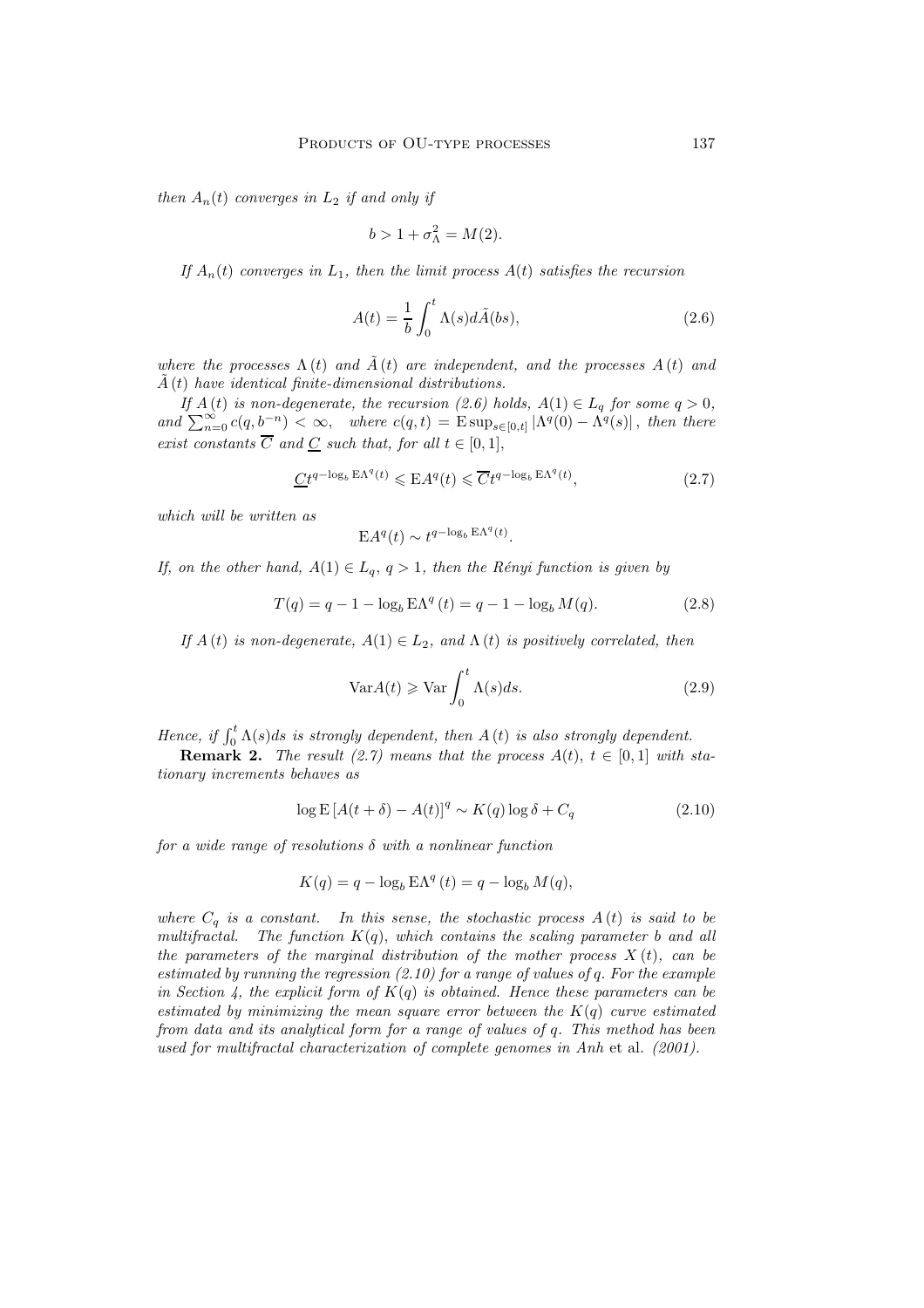# **3. Infinitely divisible distributions and geometric OU processes**

This section reviews a number of known results on Lévy processes (see Skorokhod 1991, Bertoin 1996, Sato 1999, Kyprianou 2006) and Ornstein-Uhlenbeck type processes (see Barndorff-Nielsen 2001, Barndorff-Nielsen and Shephard 2001). As standard notation we will write

$$
\kappa(z) = C\left\{z; X\right\} = \log \operatorname{E} \exp\left\{iz X\right\}, \quad z \in \mathbb{R}
$$

for the cumulant function of a random variable  $X$ , and

$$
K\left\{\zeta; X\right\} = \log \mathcal{E} \exp \left\{\zeta X\right\}, \quad \zeta \in \mathbb{R}
$$

for the Lévy exponent or Laplace transform or cumulant generating function of the random variable X. Its domain includes the imaginary axis and frequently larger areas.

A random variable  $X$  is *infinitely divisible* if its cumulant function has the Lévy-Khintchine form

$$
C\left\{z;X\right\} = ia z - \frac{d}{2}z^2 + \int_{\mathbb{R}} \left(e^{izu} - 1 - izu \mathbf{1}_{[-1,1]}(u)\right) \nu\left(du\right),\tag{3.1}
$$

where  $a \in \mathbb{R}$ ,  $d \geq 0$  and  $\nu$  is the Lévy measure, that is, a non-negative measure on R such that

$$
\nu(\{0\}) = 0, \qquad \int_{\mathbb{R}} \min(1, u^2) \nu(du) < \infty. \tag{3.2}
$$

The triplet  $(a, d, \nu)$  uniquely determines the random variable X. For a Gaussian random variable  $X \sim N(a, d)$ , the Lévy triplet takes the form  $(a, d, 0)$ .

A random variable X is *self-decomposable* if, for all  $c \in (0, 1)$ , the characteristic function  $f(z)$  of X can be factorized as  $f(z) = f(cz) f_c(z)$  for some characteristic function  $f_c(z)$ ,  $z \in \mathbb{R}$ . Recall that a homogeneous Lévy process  $Z = \{Z(t), t \geq 0\}$ is a continuous (in probability), càdlàg stochastic process with independent and stationary increments and  $Z(0) = 0$ . For such processes we have  $C\{z; Z(t)\} =$  $tC\{z;Z(1)\}\$ and  $Z(1)$  has the Lévy-Khintchine representation (3.1).

Let  $f(z)$  be the characteristic function of a random variable X. If X is selfdecomposable, then there exists a stationary stochastic process  $\{X(t), t \geq 0\},\$ such that  $X(t) \stackrel{d}{=} X$  and

$$
X(t) = e^{-\lambda t} X(0) + \int_{(0,t]} e^{-\lambda(t-s)} dZ(\lambda s)
$$
\n(3.3)

for all  $\lambda > 0$  (see Barndorff-Nielsen 1998). Conversely, if  $\{X(t), t \ge 0\}$  is a stationary process and  $\{Z(t), t \geq 0\}$  is a Lévy process, independent of  $X(0)$ , such that  $X(t)$  and  $Z(t)$  satisfy the Itô stochastic differential equation

$$
dX(t) = -\lambda X(t) dt + dZ(\lambda t)
$$
\n(3.4)

for all  $\lambda > 0$ , then X (t) is self-decomposable. A stationary process X (t) of this kind is said to be an Ornstein-Uhlenbeck type process or an OU-type process, for short.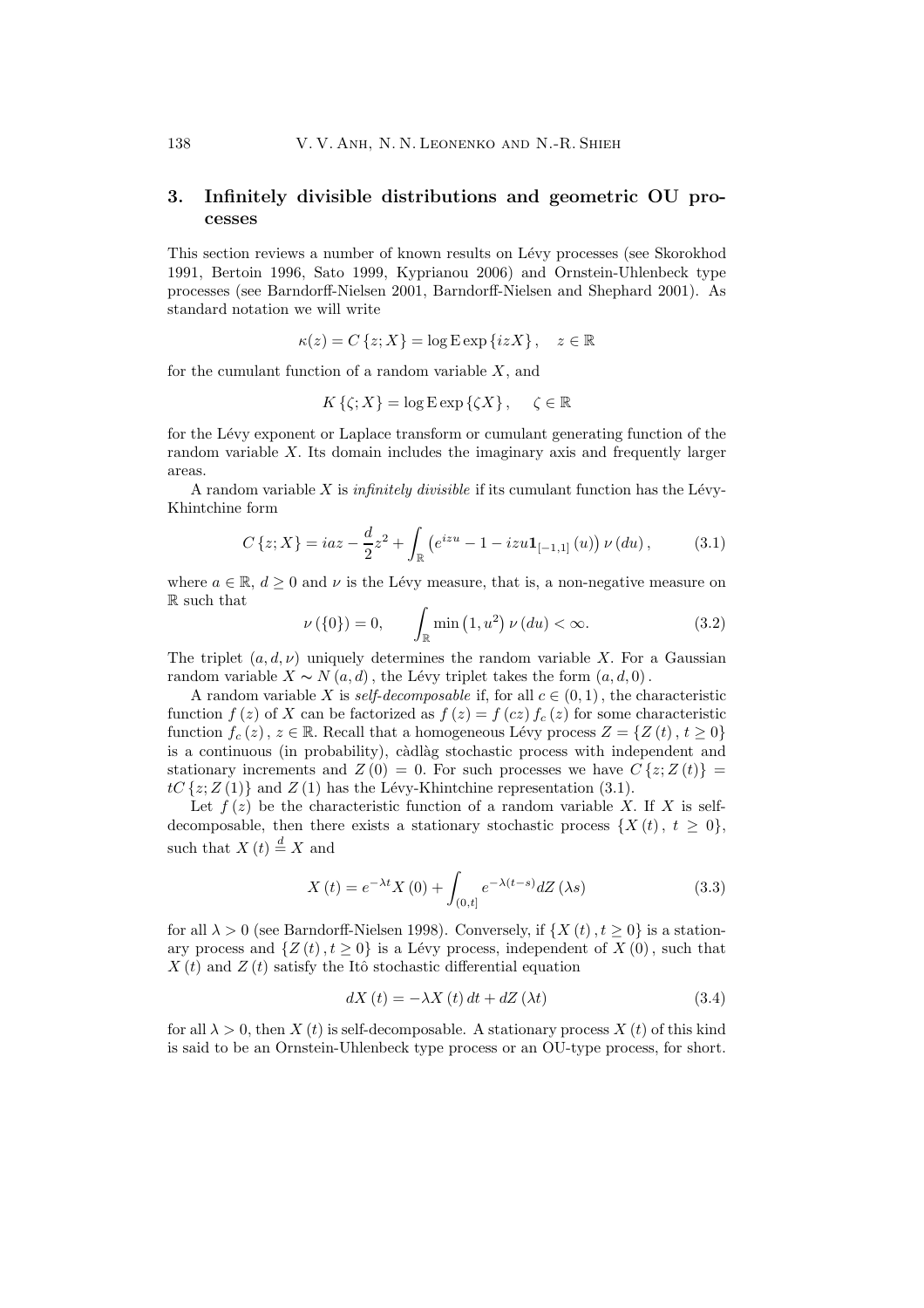The process  $Z(t)$  is termed the background driving Lévy process (BDLP) corresponding to the process  $X(t)$ . In fact (3.3) is the unique (up to indistinguishability) strong solution to Eq. (3.4) (Sato 1999). The meaning of the stochastic integral in (3.3) was detailed in Applebaum (2004, p. 214).

A necessary and sufficient condition for (3.4) to have a stationary solution is that

$$
E\left(\log\left(1+|Z\left(1\right)|\right)\right)<\infty.
$$

The stationary process  $\{X(t), t \geq 0\}$  can be extended to a stationary process on the whole real line. To do this, we introduce an independent copy of the process  $\{Z(t), t \geq 0\}$  but modify it to be càdlàg, thus obtaining a process  $\{\overline{Z}(t), t \geq 0\},$ say. Now, for  $t < 0$ , define  $Z(t) = \overline{Z}(-t)$ , and for  $t \in \mathbb{R}$  let

$$
X(t) = e^{-\lambda t} \int_{-\infty}^{t} e^{\lambda s} dZ \left(\lambda s\right).
$$

Then,  $\{Z(t), t \in \mathbb{R}\}\)$  is a homogeneous càdlàg Lévy process; and  $\{X(t), t \in \mathbb{R}\}\)$  is a strictly stationary process of OU-type.

Let  $X(t)$  be a square integrable OU process. Then  $X(t)$  has the correlation function

$$
r_X(t) = \exp\left\{-\lambda \, |t|\right\}, \quad t \in \mathbb{R}.\tag{3.5}
$$

The cumulant transforms of  $X = X(t)$  and  $Z(1)$  are related by

$$
C\left\{z;X\right\} = \int_0^\infty C\left\{e^{-s}z;Z\left(1\right)\right\}ds = \int_0^z C\left\{\xi;Z\left(1\right)\right\}\frac{d\xi}{\xi}
$$

and

$$
C\left\{z;Z\left(1\right)\right\}=z\frac{\partial C\left\{z;X\right\}}{\partial z}.
$$

Suppose that the Lévy measure  $\nu$  of X has a density function  $p(u)$ ,  $u \in \mathbb{R}$ , which is differentiable. Then the Lévy measure  $\tilde{\nu}$  of Z (1) has a density function  $q(u), u \in \mathbb{R}$ , and  $p$  and  $q$  are related by

$$
q(u) = -p(u) - up'(u)
$$
\n(3.6)

(see Barndorff-Nielsen 1998).

The logarithm of the characteristic function of a random vector  $(X(t_1),..., X(t_m))$ is of the form

$$
\log E \exp \{ i(z_1 X(t_1) + \dots + z_m X(t_m) \}
$$
  
= 
$$
\int_{\mathbb{R}} \kappa (\sum_{j=1}^m z_j e^{-\lambda (t_j - s)} \mathbf{1}_{[0,\infty)} (t_j - s)) ds,
$$
 (3.7)

where

$$
\kappa(z) = \log \mathbf{E} \exp \left\{ i z Z(1) \right\} = C \left\{ z; Z(1) \right\},\,
$$

and the function (3.7) has the form (3.1) with Lévy triplet  $(\tilde{a}, \tilde{d}, \tilde{\nu})$  of  $Z(1)$ .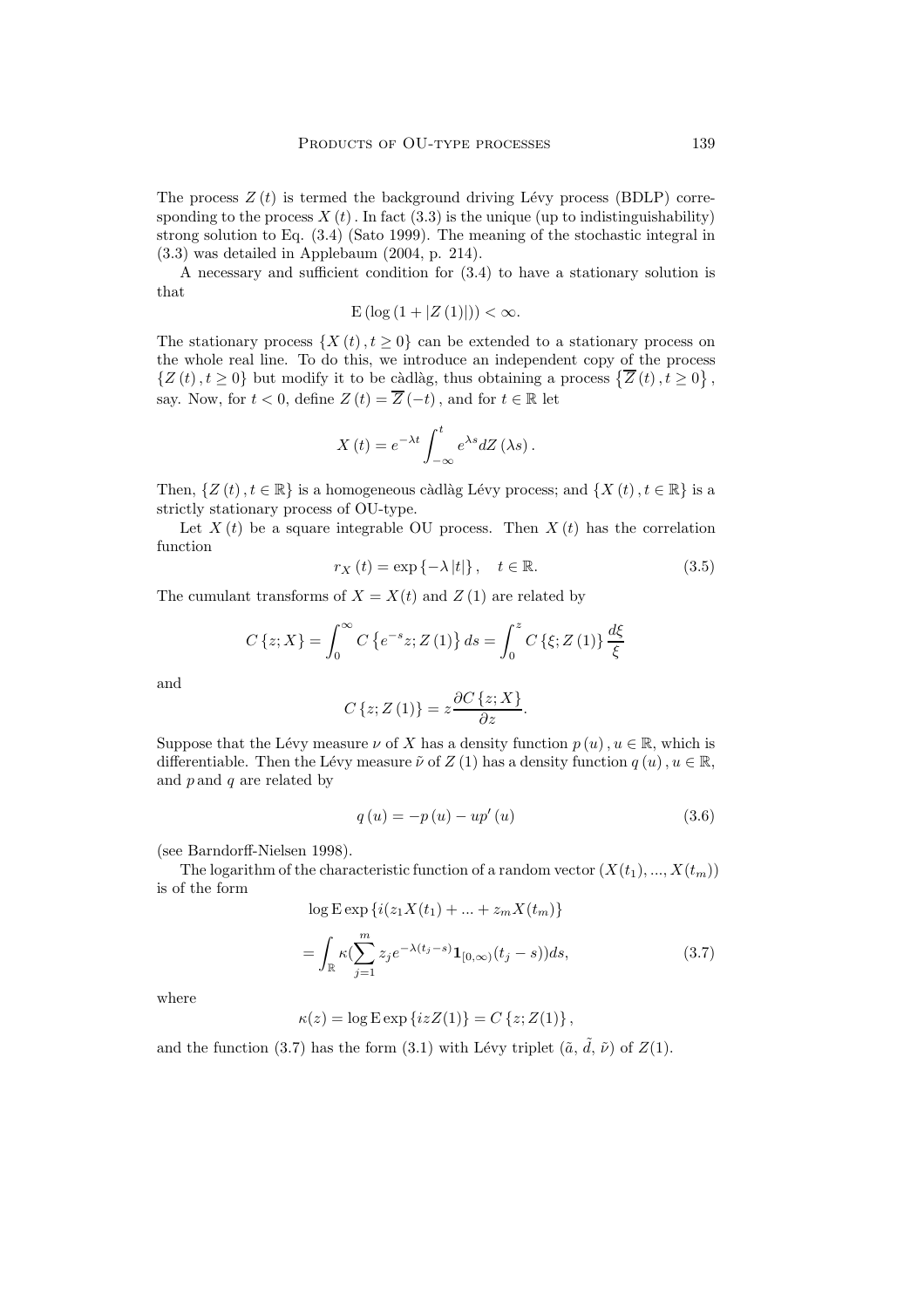The logarithms of the moment generation functions (if they exist) take the forms

$$
\log M(\zeta) = \log \mathbb{E} \exp \{ \zeta X(t) \} = \zeta a + \frac{d}{2} \zeta^2 + \int_{\mathbb{R}} (e^{\zeta u} - 1 - \zeta u \mathbf{1}_{[-1,1]}(u)) \nu (du),
$$

where the triplet  $(a, d, \nu)$  is the Lévy triplet of  $X(0)$ , or in terms of the Lévy triplet  $(\tilde{a}, \tilde{d}, \tilde{\nu})$  of  $Z(1)$ 

$$
\log M(\zeta) = \tilde{a} \int_{\mathbb{R}} (\zeta e^{-\lambda(t-s)} \mathbf{1}_{[0,\infty)}(t-s)) ds + \frac{\tilde{d}}{2} \zeta^2 \int_{\mathbb{R}} (\zeta e^{-\lambda(t-s)} \mathbf{1}_{[0,\infty)}(t-s))^2 ds
$$

$$
+ \int_{\mathbb{R}} \int_{\mathbb{R}} [\exp \left\{ u \zeta e^{-\lambda(t-s)} \mathbf{1}_{[0,\infty)}(t-s) \right\} - 1
$$

$$
-u \left( \zeta e^{-\lambda(t-s)} \mathbf{1}_{[0,\infty)}(t-s) \right) \mathbf{1}_{[-1,1]}(u)] \tilde{\nu}(du) ds,
$$
(3.8)

and

$$
\log M(\zeta_1, \zeta_2; t_1 - t_2) = \log \operatorname{Exp}\{\zeta_1 X(t_1) + \zeta_2 X(t_2)\}
$$
  
\n
$$
= \tilde{a} \int_{\mathbb{R}} \left( \sum_{j=1}^2 \zeta_j e^{-\lambda(t_j - s)} \mathbf{1}_{[0,\infty)}(t_j - s) \right) ds + \frac{\tilde{d}}{2} \zeta^2 \int_{\mathbb{R}} \left( \sum_{j=1}^2 \zeta_j e^{-\lambda(t_j - s)} \mathbf{1}_{[0,\infty)}(t_j - s) \right)^2 ds
$$
  
\n
$$
+ \int_{\mathbb{R}} \int_{\mathbb{R}} \left[ \exp \left\{ u \sum_{j=1}^2 \zeta_j e^{-\lambda(t_j - s)} \mathbf{1}_{[0,\infty)}(t_j - s) \right\} - 1
$$
  
\n
$$
-u \left( \sum_{j=1}^2 \zeta_j e^{-\lambda(t_j - s)} \mathbf{1}_{[0,\infty)}(t_j - s) \right) \mathbf{1}_{[-1,1]}(u) \left| \tilde{\nu}(du) ds. \tag{3.9}
$$

The following result plays a key role in mutifractal analysis of geometric OU processes.

**Theorem 2.** *Let*  $X(t), t \in [0, 1]$  *be an OU-type stationary process* (3.3) such *that the Lévy measure*  $\nu$  *in (3.1) of the random variable*  $X(t)$  *satisfies the condition that for some*  $q \in Q \subseteq \mathbb{R}$ ,

$$
\int_{|x|\geq 1} g(x)\nu(dx) < \infty,\tag{3.10}
$$

*where*  $g(x)$  *denotes any of*  $e^{2qx}$ ,  $e^{qx}$ ,  $e^{qx}|x|$ . *Then, for the geometric OU-type process*  $\Lambda_q(t) := e^{qX(t)},$ 

$$
\sum_{n=0}^{\infty} c(q, b^{-n}) < \infty,
$$

*where*  $c(q, t) = E \sup_{s \in [0, t]} |\Lambda_q(0)^q - \Lambda_q(s)^q|$ .

To prove that our geometric OU-type process satisfies the covariance decay condition (2.5) in Theorem 1, the expression given by (3.9) is not ready to yield the decay as  $t_2 - t_1 \rightarrow \infty$ . The following proposition gives a general decay estimate which the driving Lévy processes  $Z$  in Section 4 below indeed satisfy.

**Proposition 1.** *Consider an OU-type process* X *given by*

$$
dX(t) = -\lambda X(t)dt + dZ(\lambda t),
$$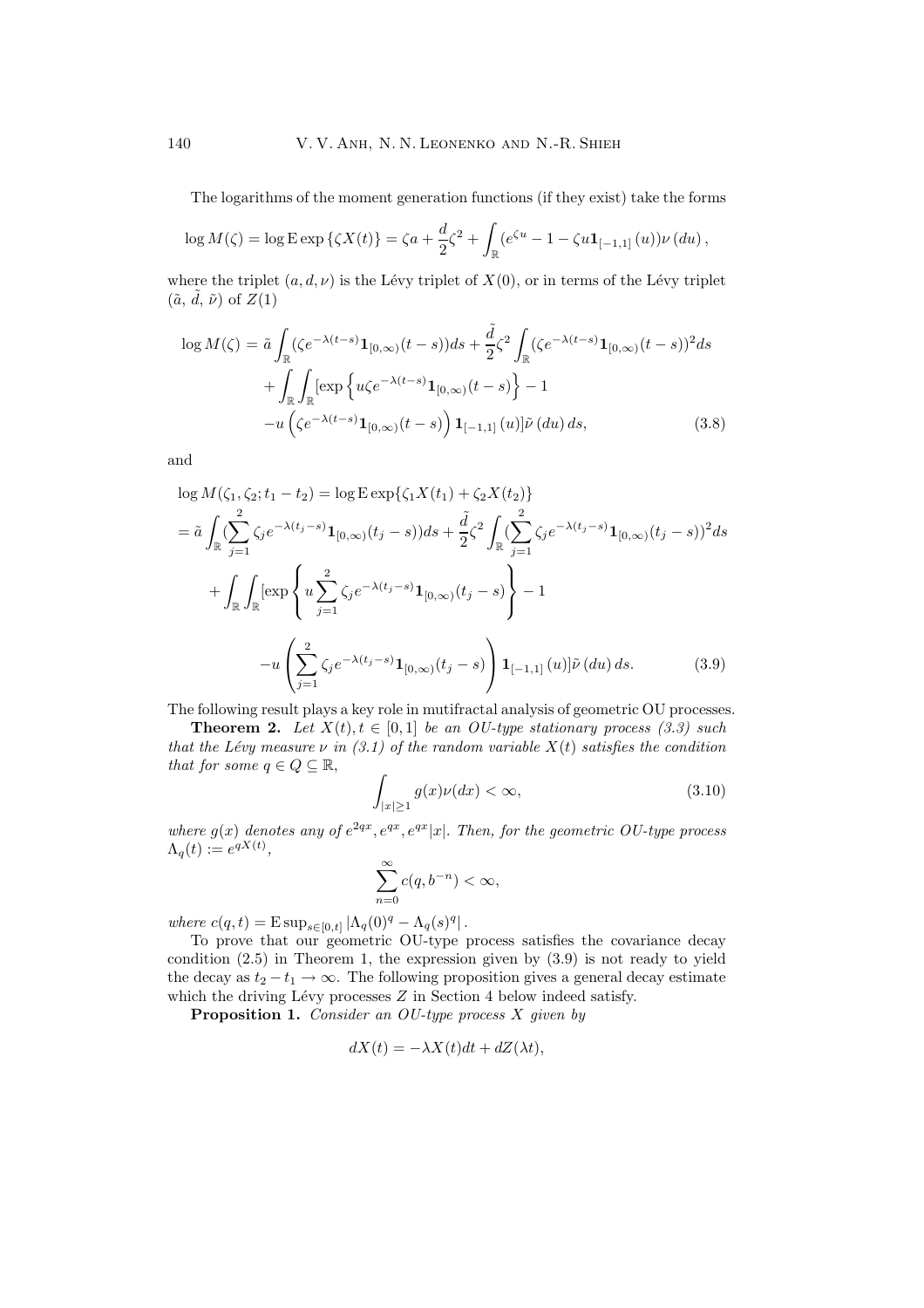where the BDLP Z is without Gaussian part (that is,  $\tilde{d} = 0$  in (3.8)), and the Lévy *measure*  $\tilde{\nu}(dx)$  *of* Z *has the density*  $g(x)$  *for which there exists some*  $\beta > 0$  *so that*  $g(x) \leq const \times e^{-\beta |x|}$  for all  $|x| > 1$ . Then there exist positive constants c, C such *that*

$$
E[e^{X(t)}e^{X(0)}] \le Ce^{-ct}
$$

*for all* t *sufficiently large.*

**Remark 3.** *The constant c is given by*  $\tilde{\nu}(|x| > 1)$ *. If the region for the boundedness assumption on*  $q(x)$  *is*  $|x| > a, a > 1$ *, then c is determined by*  $\tilde{\nu}(|x| > a)$ *.* 

The proofs of Theorem 2 and Proposition 1 are given in Anh, Leonenko and Shieh (2007), denoted belowas ALSh07.

Very often the correlation structure found in applications is more complex than the exponential decreasing autocorrelation of the form (3.5) (see, for example Anh and Leonenko 1999). Barndorff-Nielsen (1998) (see also Barndorff-Niesen and Sheppard 2001, Barndorff-Nieslen and Leonenko 2005) proposed to consider the following class of autocovariance functions:

$$
R_{\rm sup}(t) = \sum_{j=1}^{m} \sigma_j^2 \exp\{-\lambda_j |t|\},
$$
\n(3.11)

which is flexible and can be fitted to many autocovariance functions arising in applications.

In order to obtain models with dependence structure (3.11) and given marginal density with finite variance, we consider stochastic processes defined by

$$
dX_j(t) = -\lambda_j X_j(t) dt + dZ_j(\lambda_j t), \ j = 1, 2, ..., m,
$$

and their superposition

$$
X_{\text{sup}}(t) = X_1(t) + \dots + X_m(t), \ t \ge 0,
$$
\n(3.12)

where  $Z_j$ ,  $j = 1, 2, ..., m$ , are mutually independent Lévy processes. Then the solution  $X_j = \{X_j(t), t \geq 0\}$ ,  $j = 1, 2, ..., m$ , is a stationary process. Its correlation function is of the exponential form (assuming finite variance).

The superposition (3.12) has its marginal density given by that of the random variable

$$
X_{\text{sup}}(0) = X_1(0) + \dots + X_m(0), \tag{3.13}
$$

autocovariance function (3.11) (where  $\sigma_j^2$  are now variances of  $X_j$ ), and spectral density

$$
f_{\text{sup}}(\lambda) = \frac{2}{\pi} \sum_{j=1}^{m} \sigma_j^2 \frac{\theta_j}{\theta_j + \lambda^2}, \ \lambda \in \mathbb{R}.
$$

We are interested in the case when the distribution of (3.13) is tractable, for instance when  $X_{\text{sup}}(0)$  belongs to the same class as  $X_i(0), j = 1, ..., m$  (see the example in Section 4 below).

Note that an infinite superposition  $(m \to \infty)$  gives a complete monotone class of covariance functions

$$
R_{\text{sup}}(t) = \int_0^\infty e^{-tu} dU(u), t \ge 0,
$$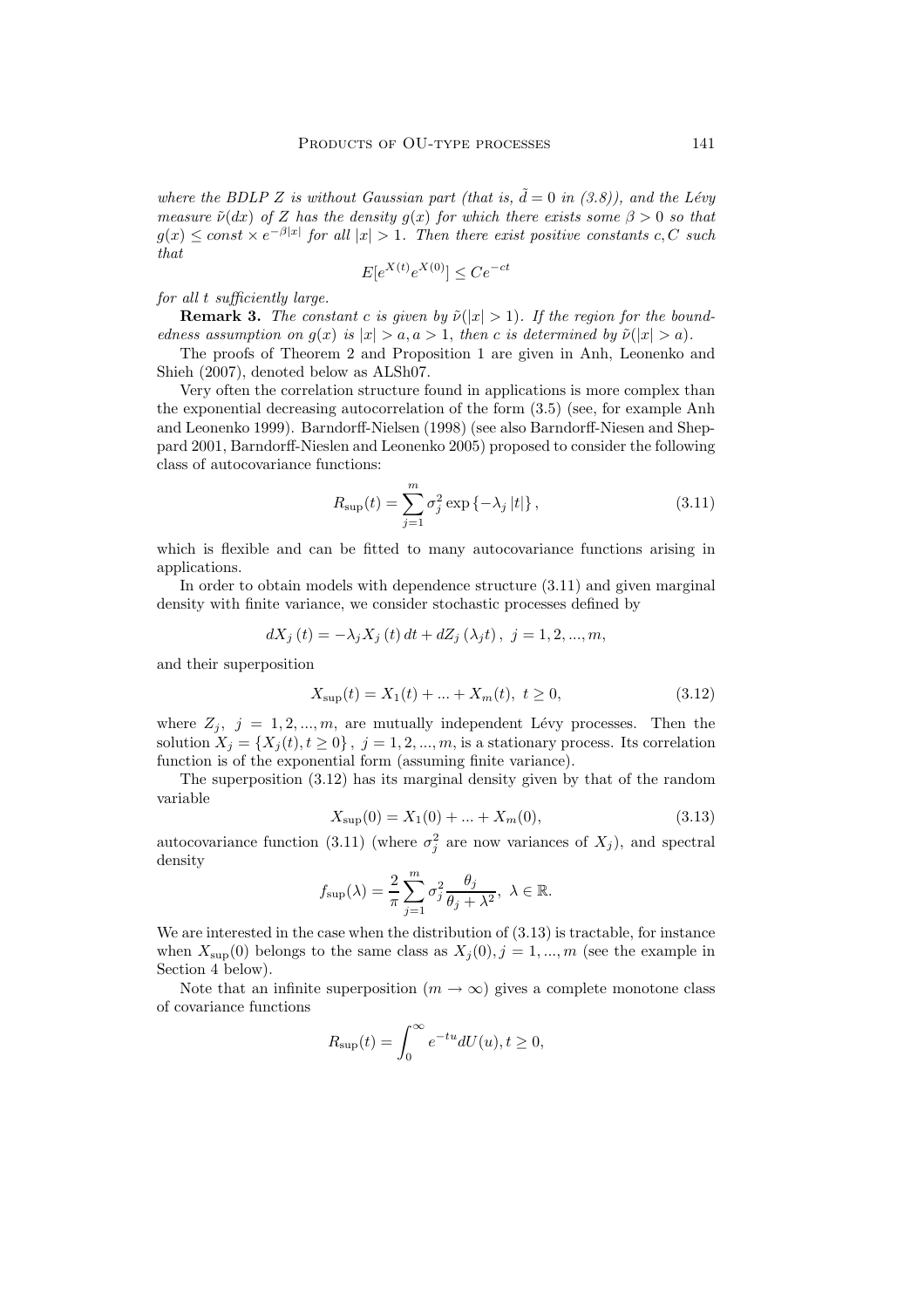for some finite measure  $U$ , which display long-range dependence (see Barndorff-Nielsen 1998, 2001, Barndorff-Nielsen and Leonenko 2005 for possible covariance structures and spectral densities).

## **4. Log-Euler's gamma multifractal scenario**

This section presents a new scenario which is based on Euler's gamma distribution (see, for example, Grigelionis 2003). We consider the random variable  $Y$  with the gamma distribution  $\Gamma(\beta, \alpha)$  having probability density function (pdf)

$$
\pi(x) = \frac{\alpha^{\beta}}{\Gamma(\beta)} x^{\beta - 1} e^{-\alpha x} \mathbf{1}_{[0,\infty)}(x), \alpha > 0, \beta > 0,
$$

and the random variable

$$
X_{\gamma} = \gamma \log Y, \gamma \neq 0,
$$

which has the pdf

$$
\pi(x) = \frac{\alpha^{\beta}}{|\gamma| \Gamma(\beta)} \exp\left\{\frac{\beta x}{\gamma} - \alpha e^{\frac{x}{\gamma}}\right\}, \quad x \in \mathbb{R},
$$
\n(4.1)

where the parameters satisfy

$$
\alpha > 0, \beta > 0, \gamma \neq 0.
$$

The characteristic function of random variable  $X$  with pdf  $(4.1)$  is

$$
E e^{izX_{\gamma}} = \frac{\Gamma(\beta + i\gamma z)}{\Gamma(\beta) \alpha^{i\gamma z}}, z \in \mathbb{R}.
$$

Grigelionis (2003) proved that for

$$
\delta > 0, \alpha > 0, \beta > 0, \gamma \neq 0,\tag{4.2}
$$

the function

$$
E e^{izX} = \left(\frac{\Gamma(\beta + i\gamma z)}{\Gamma(\beta)\,\alpha^{i\gamma z}}\right)^{\delta}, z \in \mathbb{R}
$$
 (4.3)

is a self-decomposable characteristic function. We denote the distribution of the random variable X by  $\Gamma(\gamma, \alpha, \beta, \delta)$ .

We note that  $\Gamma(\gamma, e^{-\frac{\theta}{\gamma}}, 1, 1), \theta \in \mathbb{R}$ , is the Gumbel distribution with location parameter  $\theta$  and scale parameter  $|\gamma|$ , since with

$$
\Lambda(x) = \exp\left\{-e^{-x}\right\}, \bar{\Lambda}(x) = 1 - \Lambda(-x), x \in \mathbb{R},
$$

$$
P\left\{X \le x\right\} = \begin{cases} \Lambda\left(\frac{x-\theta}{|\gamma|}\right), \gamma < 0, \\ \bar{\Lambda}\left(\frac{x-\theta}{\gamma}\right), \gamma > 0 \end{cases}, x \in \mathbb{R}.
$$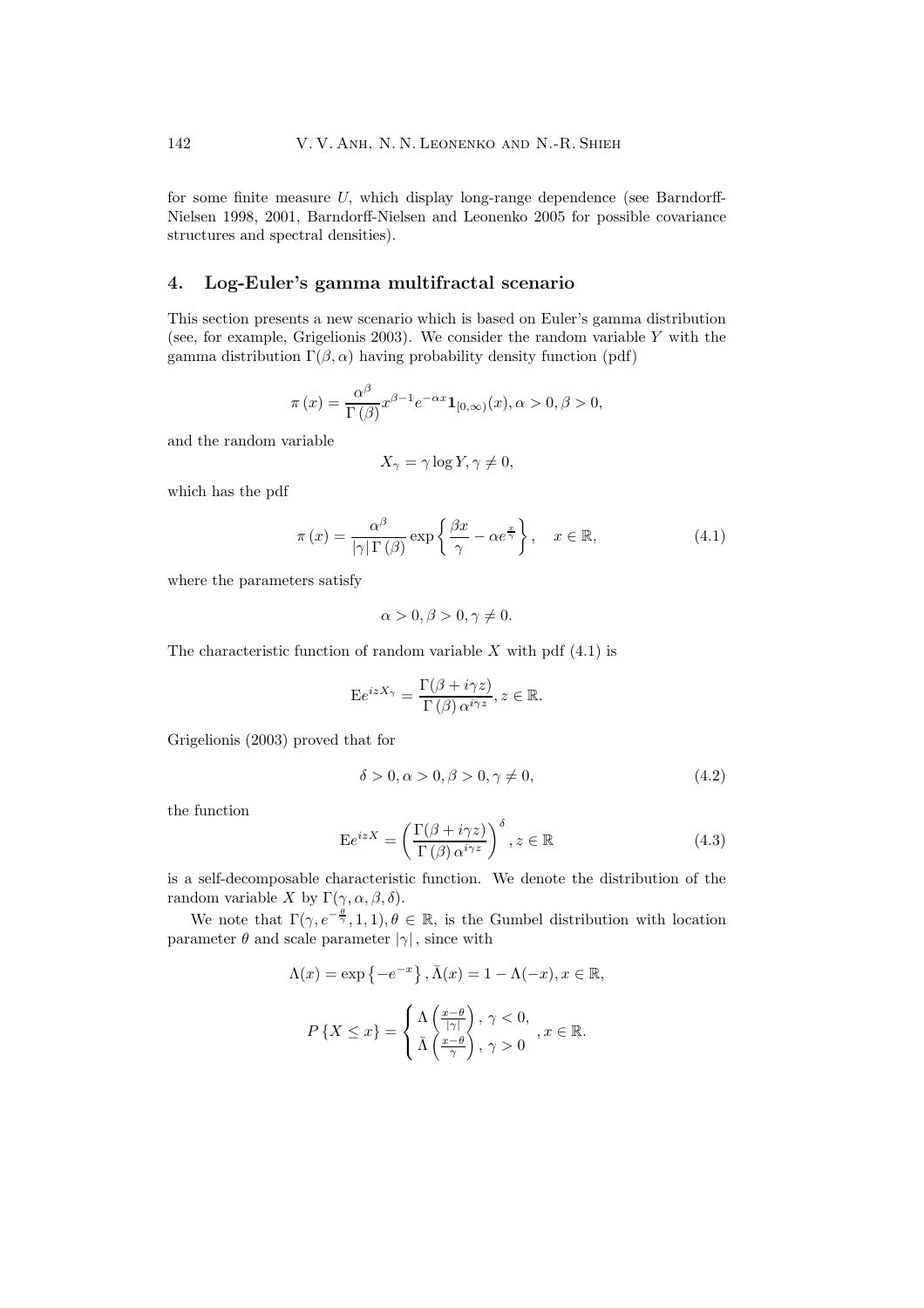We will use a stationary OU-type process (3.4) with marginal distribution  $\Gamma(\gamma, \alpha, \beta, \delta)$ , which is self-decomposable, and hence infinitely divisible. It means that the characteristic function of  $X(t), t \in [0, 1]$  is of the form (4.3) under the set of parameters (4.2). Note that, for  $\beta > 0$ , we have

$$
\Gamma(\beta + iz) = \Gamma(\beta) \exp\{iz \int_{0}^{\infty} \left(\frac{e^{-x}}{x} - \frac{e^{-\beta x}}{1 - e^{-x}} 1_{\{0 \le x \le 1\}}\right) dx
$$

$$
+ \int_{-\infty}^{0} (e^{izx} - 1 - izx 1_{\{-1 \le x < 0\}}) \frac{e^{\beta x}}{|x| (1 - e^x)} dx \},
$$

and thus the distribution corresponding to the characteristic function (4.3) has the Lévy triplet  $(\delta a, 0, \nu)$ , where

$$
a = \gamma \int_0^{\frac{1}{|\gamma|}} \left( \frac{e^{-x}}{x} - \frac{e^{-\beta x}}{1 - e^{-x}} \right) dx + \gamma \int_{\frac{1}{|\gamma|}}^{\infty} \frac{e^{-x}}{x} dx - \gamma \log \alpha,
$$
  

$$
\nu(du) = \delta b(u) du,
$$
 (4.4)

and

$$
\nu(du) = \delta b(u) du,
$$
\n
$$
b(u) = \begin{cases}\n\frac{e^{\frac{\beta}{\gamma}u}}{|u|\left(1 - e^{\frac{1}{\gamma}u}\right)}, u < 0, \gamma > 0, \\
\frac{e^{\frac{\beta}{\gamma}u}}{u\left(1 - e^{\frac{1}{\gamma}u}\right)}, u > 0, \gamma < 0.\n\end{cases}
$$
\n
$$
(4.4)
$$

Thus, if  $X_j(t)$ ,  $j = 1, ..., m$ , are independent so that  $X_j(t) \sim \Gamma(\gamma, \alpha, \beta, \delta_j)$ ,  $j =$  $1, \ldots, m$ , then we have that

$$
X_1(t) + \dots + X_m(t) \sim \Gamma(\gamma, \alpha, \beta, \delta_1 + \dots + \delta_m)
$$

and if  $X_i(t)$ ,  $j = 1, ..., m$ , are independent so that  $X_i(t) \sim \Gamma(\gamma, \alpha_i, \beta, \delta)$ ,  $j =$  $1, ..., m$ , then

$$
X_1(t) + ... + X_m(t) \sim \Gamma(\gamma, \prod_{j=1}^m \alpha_j, \beta, \delta).
$$

The BDLP  $Z(t)$  in (3.5) has a Lévy triplet  $(\tilde{a}, 0, \tilde{\nu})$ , where

$$
\tilde{a} = \gamma \lambda \delta \frac{\frac{d}{d\beta} \Gamma(\beta)}{\Gamma(\beta)} + \gamma \lambda \delta \log \alpha - \lambda \delta \int_{|x|>1} x \omega(x) dx,
$$

with the density of  $\tilde{\nu}$  given by

$$
\tilde{\nu}(du) = \lambda \delta \omega(u) du,\tag{4.5}
$$

$$
\omega(u) = \begin{cases} \frac{\beta}{\gamma} e^{\frac{\beta}{\gamma}u} \left(1 - e^{-\frac{1}{\gamma}u} + \frac{1}{\beta}e^{-\frac{1}{\gamma}u}\right) \frac{1}{\left(1 - e^{\frac{1}{\gamma}u}\right)^2}, & \gamma > 0, u < 0, \\ \frac{\beta}{\left|\gamma\right|} e^{\frac{\beta}{\gamma}u} \left(1 - e^{-\frac{1}{\gamma}u} + \frac{1}{\beta}e^{-\frac{1}{\gamma}u}\right) \frac{1}{\left(1 - e^{\frac{1}{\gamma}u}\right)^2}, & \gamma < 0, u > 0. \end{cases}
$$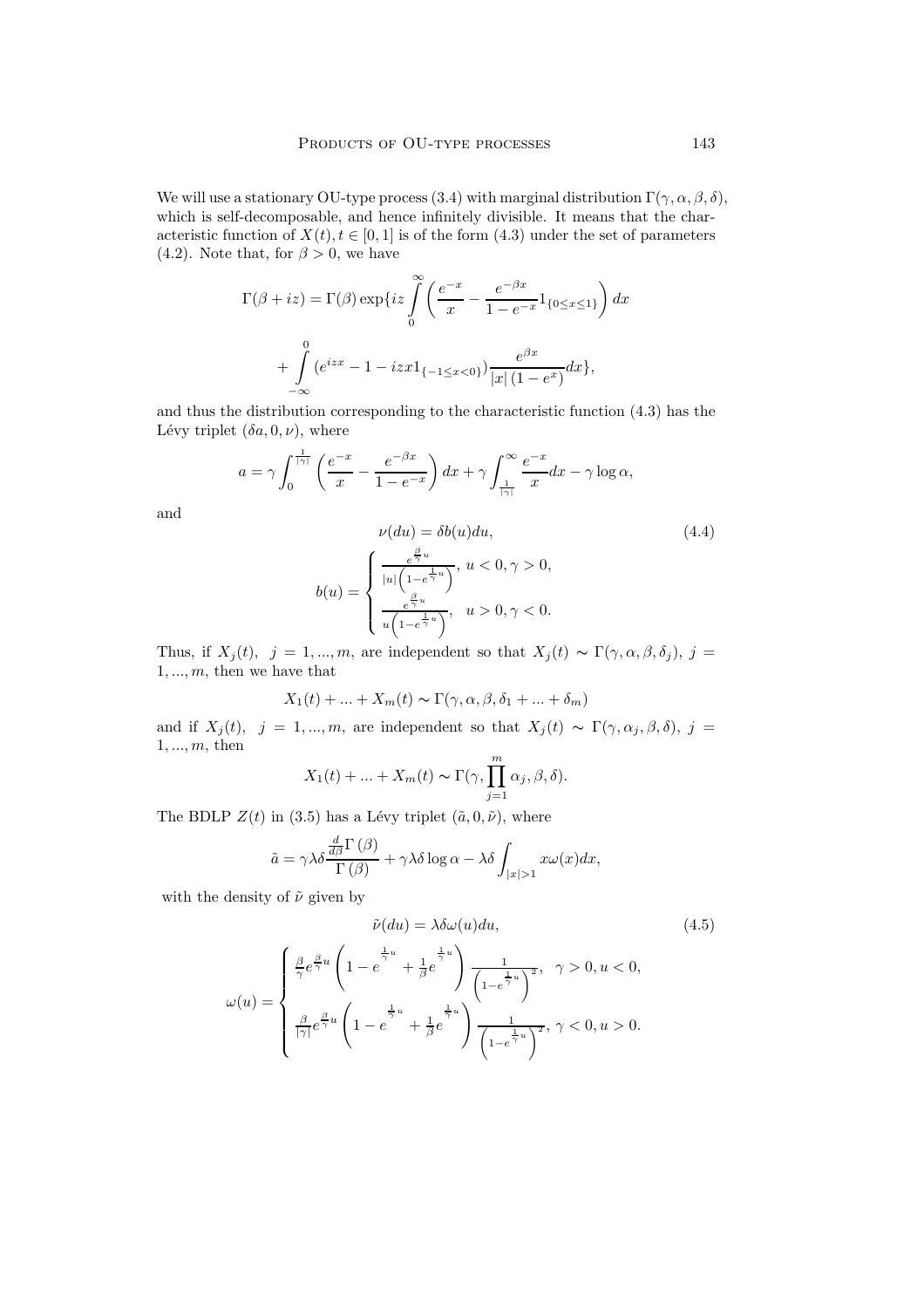The correlation function of the stationary process  $X(t)$  then takes the form

$$
r_X(t) = \exp\left\{-\lambda |t|\right\}, t \in [-2, 2].
$$

Note that

$$
EX(t) = \gamma \delta \frac{\frac{d}{d\beta} \Gamma(\beta)}{\Gamma(\beta)} - \gamma \delta \log \alpha, \text{Var}X(t) = \delta \gamma^2 \int_0^\infty \frac{xe^{-\beta x}}{1 - e^{-x}} dx.
$$

**B** . Consider a mother process of the form

$$
\Lambda(t) = \exp\left\{X\left(t\right) - c_X\right\},\,
$$

with

$$
c_X = \delta \log \frac{\Gamma(\beta + \gamma)}{\Gamma(\beta) e^{\gamma}}, \beta > 0, \gamma < 0, \beta > -\gamma.
$$

where  $X(t)$ ,  $t \in [0,1]$  is a stationary  $\Gamma(\gamma,\alpha,\beta,\delta)$  OU-type stochastic process with covariance function

$$
R_X(t) = \text{Var}X(t) \exp \left\{-\lambda |t| \right\}, t \in [-2, 2].
$$

The logarithm of the moment generating function of  $\Gamma(\gamma, \alpha, \beta, \delta)$  is

$$
\log M_{\theta}(\zeta) = \delta \log \frac{\Gamma(\beta + \gamma \zeta)}{\Gamma(\beta) e^{\gamma \zeta}}, 0 < \zeta < -\frac{\beta}{\gamma}, \beta > 0, \gamma < 0.
$$

Under condition  $\mathbf{B}'$ , we obtain the following moment generating function

$$
M_{\theta}(\zeta) = \mathcal{E} \exp \{ \zeta \left( X \left( t \right) - c_X \right) \} = e^{-c_X \zeta} e^{M_{\theta}(\zeta)}, \quad 0 < \zeta < -\frac{\beta}{\gamma}, \tag{4.6}
$$

and bivariate moment generating function

$$
M_{\theta}(\zeta_1, \zeta_2; (t_1 - t_2)) = \text{E} \exp \{ \zeta_1 \left( X(t_1) - c_X \right) + \zeta_2 \left( X(t_2) - c_X \right) \}
$$
  
=  $e^{-c_X(\zeta_1 + \zeta_2)} \text{E} \exp \{ \zeta_1 X(t_1) + \zeta_2 \left( X(t_2) \right) \},$  (4.7)

where  $\theta = (\gamma, \alpha, \beta, \delta)$ , and  $E \exp{\{\zeta_1 X(t_1) + \zeta_2 (X(t_2)\}\)}$  is given by (3.8) with Lévy measure  $\tilde{\nu}$  having density (4.5). Thus, the correlation function of the mother process takes the form

$$
\rho(\tau) = \frac{M_{\theta}(1, 1; \tau) - 1}{M_{\theta}(2) - 1},\tag{4.8}
$$

where  $M_{\theta}(2)$  is given by (4.6) and  $M_{\theta}(1, 1; \tau)$  is given by (4.7).

**Theorem 3.** *Suppose that condition B holds and*

$$
q \in Q = \left\{ q; \ 0 < q < -\frac{\beta}{\gamma}, \beta > 0, \gamma < 0, \beta > -\gamma \right\}.
$$

*Then, for any*

$$
b > \delta \log \frac{\Gamma(\beta)\Gamma(\beta + 2\gamma)}{\Gamma^2(\beta + \gamma)} > 1,
$$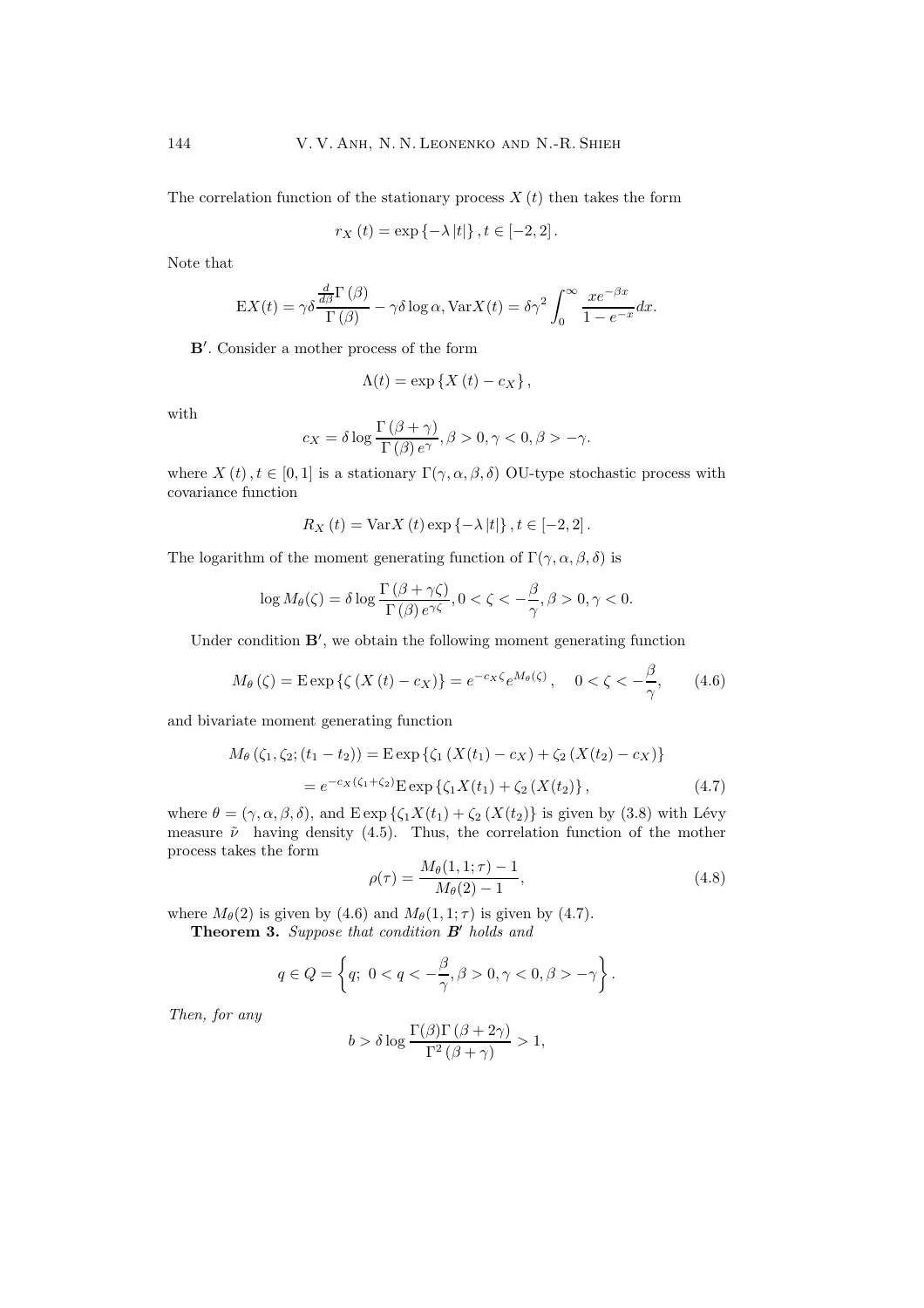*the stochastic processes*

$$
A_n(t) = \int_0^t \prod_{j=0}^n \Lambda^{(j)}(s b^j) ds, t \in [0, 1]
$$

*converge in*  $L_2$  *to the stochastic process*  $A(t)$ *,*  $t \in [0,1]$  *as*  $n \to \infty$  *such that, if*  $A(1) \in L_q$ ,  $q > 1$  *and*  $q \in Q$ , *then* 

$$
EA^{q}(t) \sim t^{q(1+\frac{\delta}{\log b}\log\frac{\Gamma(\beta+\gamma)}{\Gamma(\beta)})-\frac{\delta}{\log b}\log\Gamma(\beta+q\gamma)+\frac{1}{\log b}\delta\log\Gamma(\beta)},
$$

*The R´enyi function is given by*

$$
T(q) = q \left( 1 + \frac{\delta}{\log b} \log \frac{\Gamma(\beta + \gamma)}{\Gamma(\beta)} \right) - \frac{\delta}{\log b} \log \Gamma(\beta + q\gamma) + \frac{1}{\log b} \delta \log \Gamma(\beta) - 1.
$$

*Moreover,*

$$
Var A(t) \geq \int_0^t \int_0^t \left[ M_\theta(1,1;u-w) - 1 \right] du dw,
$$

*where*  $M_{\theta}$  *is given by* (4.7).

**Proof.** Theorem 3 follows from Theorems  $1\&2$  and Proposition 1.  $\Box$ 

**Remark 4.** *For*  $q \in Q \cap [1,2]$ *, the condition*  $A(1) \in L_q$ ,  $q > 1$  *is not needed; thus, at least for this range, the above result holds true. However, for* q *outside this range, the condition is partly required for the validity of the multifractal moment scaling.*

We can construct  $\log(\Gamma(\gamma, \alpha, \beta, \delta))$  scenario for a more general class of finite superpositions of stationary OU-type processes:

$$
X_{\text{sup}}(t) = \sum_{j=1}^{m} X_j(t), t \in [0, 1],
$$

where  $X_j(t)$ ,  $j = 1, ..., m$ , are independent stationary processes with mariginals  $X_j(t) \sim \Gamma(\gamma, \alpha, \beta, \delta_j), j = 1, ..., m$ , and parameters  $\delta_j, j = 1, ..., m$ . Then  $X_{\text{sup}}(t), t \in$ [0, 1] has the marginal distribution  $\Gamma(\gamma,\alpha,\beta,\sum^m)$  $\sum_{j=1}$  $\delta_j$ , and covariance function

$$
R_{\text{sup}}(t) = \left[\gamma^2 \int_0^\infty x \frac{e^{-\beta x}}{1 - e^{-x}} dx\right] \sum_{j=1}^m \delta_j \exp\left\{-\lambda_j |t|\right\}, t \in [-2, 2].
$$

The generalization of Theorem 2 and Proposition 1 to this situation is straightforward and the statement of Theorem 3 can be reformulated for the process of superposition  $X_{\text{sup}}$  with  $\delta = \sum_{j=1}^{m} \delta_j$ , and

$$
M_{\theta}\left(\zeta_{1}, \zeta_{2}; (t_{1}-t_{2})\right)=\prod_{j=1}^{m} M_{\theta_{j}}\left(\zeta_{1}, \zeta_{2}; (t_{1}-t_{2})\right), \ \theta=(\gamma, \alpha, \beta, \delta), \ \theta_{j}=(\gamma, \alpha, \beta, \delta_{j}),
$$

and  $\lambda$  must be replaced by  $\lambda_j$  in the expression (4.7) for  $M_{\theta_j}(\zeta_1, \zeta_2; (t_1 - t_2))$ .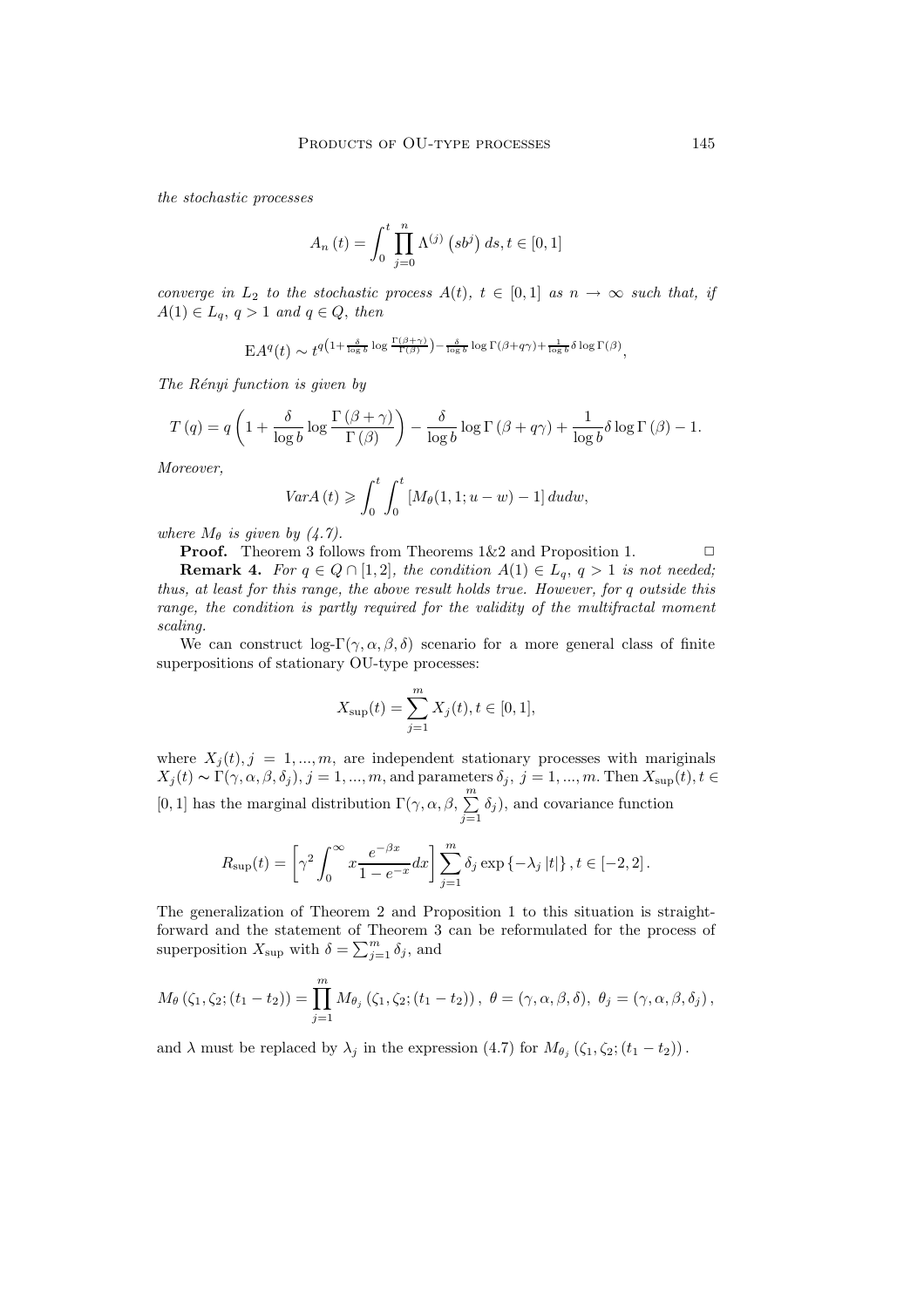# **References**

- [1] V. V. Anh, K.-S. Lau, Z.-G. Yu, *Multifractal characterization of complete genomes*, Journal of Physics A: Mathematical and General **34**(2001), 7127– 7139.
- [2] V. V. Anh, N. N. Leonenko, *Non-Gaussian scenarios for the heat equation with singular initial data*, Stochastic Processes and their Applications **84**(1999), 91–114.
- [3] V. V. Anh, N. N. Leonenko, N-R. Shieh, *Multifractality of products of geometric Ornstein-Uhlenbeck type processes*, Advances of Applied Probablity, **40**(2008), in press.
- [4] V. V. Anh, N. N. Leonenko, N-R. Shieh, *Multifractal scaling of products of birth-death processes*, Bernoulli, 2008, in press.
- [5] V. V. Anh, N. N. Leonenko, N-R. Shieh, *Multifractal products of stationary diffusion processes*, Stochastic Analysis and Applications, 2008, in press.
- [6] D. Applebaum, *L´evy Processes and Stochastic Calculus*, Cambridge University Press, Cambridge, 2004.
- [7] O. E. Barndorff-Nielsen, *Processes of normal inverse Gaussian type*, Finance and Stochastics **2**(1998), 41–68.
- [8] O. E. Barndorff-Nielsen, *Superpositions of Ornstein-Uhlenbeck type processes*, Theory Probab. Applic. **45**(2001), 175–194.
- [9] O. E. Barndorff-Nielsen, N. N. Leonenko, *Spectral properties of superpositions of Ornstein-Uhlenbeck type processes*, Methodol. Comput. Appl. Probab. **7**(2005), 335–352.
- [10] O. E. BARNDORFF-NIELSEN, N. SHEPHARD, Non-Gaussian Ornstein-*Uhlenbeck-based models and some of their uses in financial economics*, part 2, J. R. Stat. Soc. B **63**(2001), 167–241.
- [11] J. BARRAL, B. MANDELBROT, *Multiplicative products of cylindrical pulses*, Prob. Th. Rel. Fields **124**(2002), 409–430.
- [12] J. Bertoin, *L´evy Processes*, Cambridge University Press, 1996.
- [13] K. Falconer, *Techniques in Fractal Geometry*, Wiley, 1997.
- [14] U. Frisch, *Turbulence*, Cambridge University Press, 1995.
- [15] U. Frisch, G. Parisi, *On the singularity structure of fully developed turbulence*, *International School of Physics "Enrico Fermi" Course 88*, North Holland, 1985, 84-88.
- [16] V. K. Gupta, E. C. Waymire, *A statistical analysis of mesoscale rainfall as a random cascade*, Journal of Applied Meteorology **32**(1993), 251–267.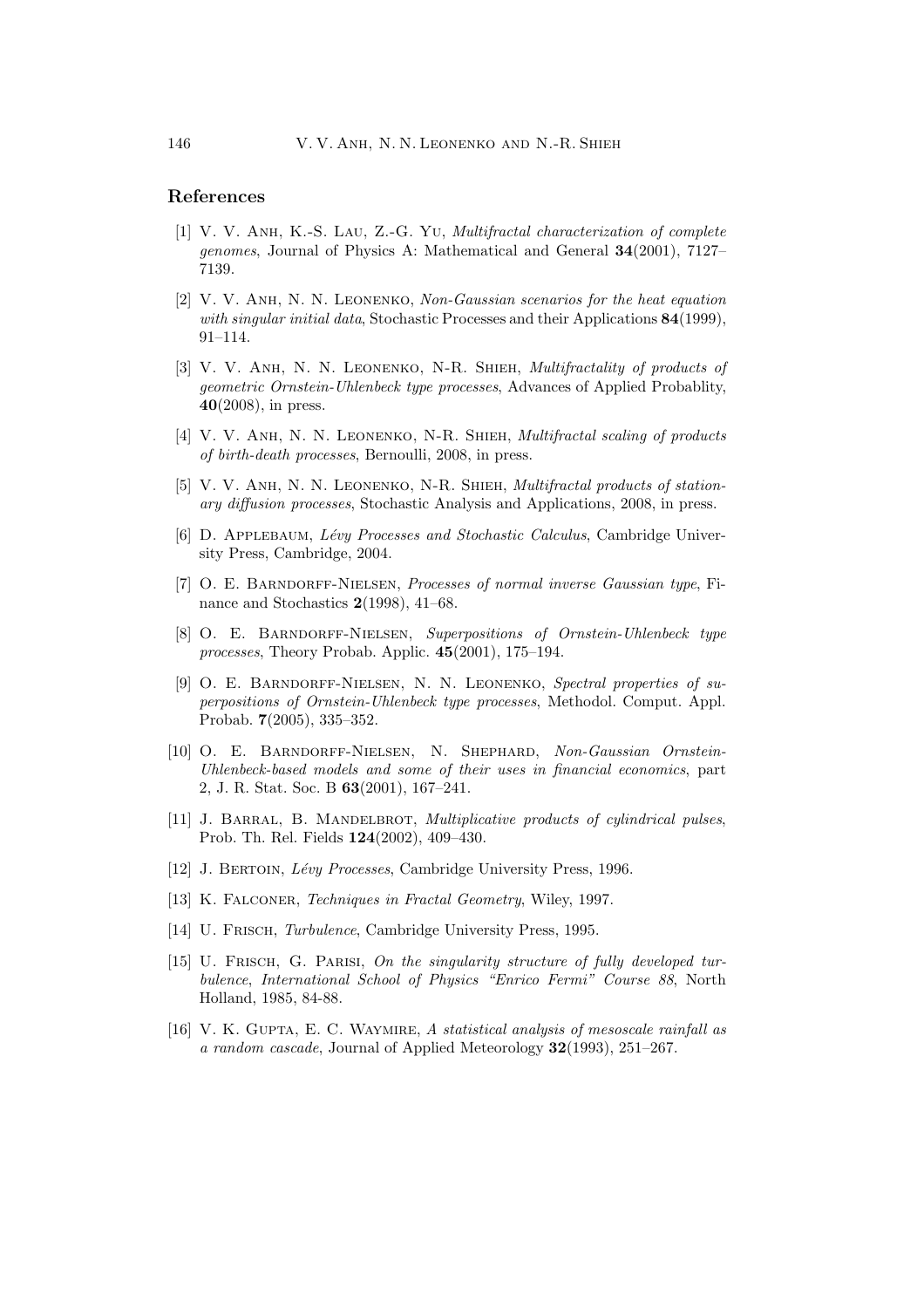- [17] B. Grigelionis, *On the self-decomposability of Euler's Gamma function*, Lit. Math. J. **43**(2003), 295-305.
- [18] T. Halsey, M. Jensen, L. Kadanoff, I. Procaccia, B. Shraiman, *Fractal measures and their singularities: The characterization of strange sets*, *Phys. Rev. A* **33**(1986), 1141-1151.
- [19] H. Hentschel, I. Procaccia, *The infinite number of generalized dimensions of fractals and strange attractors*, *Physica* **80**(1983), 435-444.
- [20] S. Jaffard, *The multifractal nature of L´evy processes*, Probab. Theory Relat. Fields **114**(1999), 207–227.
- [21] J.-P. KAHANE, *Sur la chaos multiplicatif*, Ann. Sc. Math. Québec **9**(1985), 105–150.
- [22] J.-P. Kahane, *Positive martingale and random measures*, Chinese Annals of Mathematics **8B**(1987), 1–12.
- [23] A. N. Kolmogorov, *Local structure of turbulence in fluid for very large Reynolds numbers*, Doklady Acad. of Sciences of USSR **31**(1941), 538–540.
- [24] A. N. Kolmogorov, *On refinement of previous hypotheses concerning the local structure in viscous incompressible fluid at high Reynolds number*, J. Fluid Mech. **13**(1962), 82–85.
- [25] A. E. Kyprianou, *Introductory Lectures on Fluctuations of L´evy Processes with Applications*, Universitext, Springer-Verlag, Berlin, 2006.
- [26] K. S. Lau, *Iterated function systems with overlaps and multifractal structure*, in N. Kono and N-R. Shieh (Eds.), Trends in Probability and Related Analysis, World Scientific, 1999.
- [27] B. Mandelbrot, *Fractals and Scaling in Finance*, Springer, NewYork, 1997.
- [28] P. Mannersalo, I. Norros, R. Riedi, *Multifractal products of stochastic processes: construction and some basic properties*, *Adv. Appl. Prob.* **34**(2002), 888–903.
- [29] P. MÖRTERS, N.-R. SHIEH, *Thin and thick points for branching measure on a Galton-Watson tree*, *Statist. Prob. Letters* **58**(2002), 13-22.
- [30] P. MÖRTERS, N.-R. SHIEH, *On multifractal spectrum of the branching measure on a Galton-Watson tree*, *J. Appl. Prob.* **41**(2004), 1223-1229.
- [31] P. MÖRTERS, N.-R. SHIEH, *Multifractal analysis of branching measure on a Galton-Watson tree*, Proceedings of the 3rd International Congress of Chinese Mathematicians, (K.S. Lau, Z.P. Xin, and S.T. Yau, Eds.), AMS/IP Studies in Advanced Math **42**, 2008, 655-662.
- [32] E. A. Novikov, *Infinitely divisible distributions in turbulence*, Physical ReviewE **50**(1994), R3303-R3305.